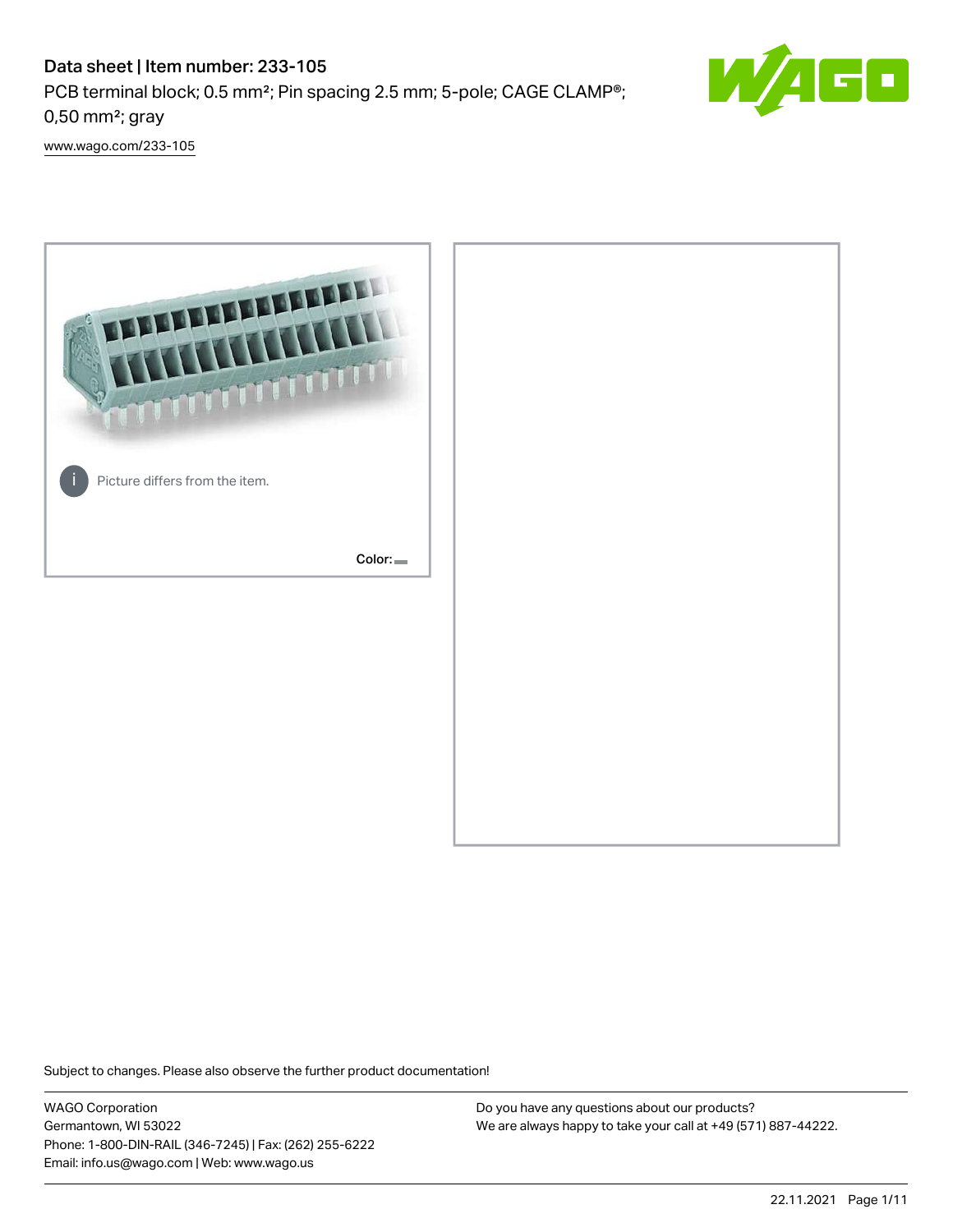

Dimensions in mm

 $L =$  (pole no. x pin spacing) + 2.3 mm

#### Item description

- Compact terminal strips with CAGE CLAMP<sup>®</sup> connection and screwdriver actuation parallel or perpendicular to conductor entry
- Double solder pins for high mechanical stability
- Custom color combinations

Subject to changes. Please also observe the further product documentation!

WAGO Corporation Germantown, WI 53022 Phone: 1-800-DIN-RAIL (346-7245) | Fax: (262) 255-6222 Email: info.us@wago.com | Web: www.wago.us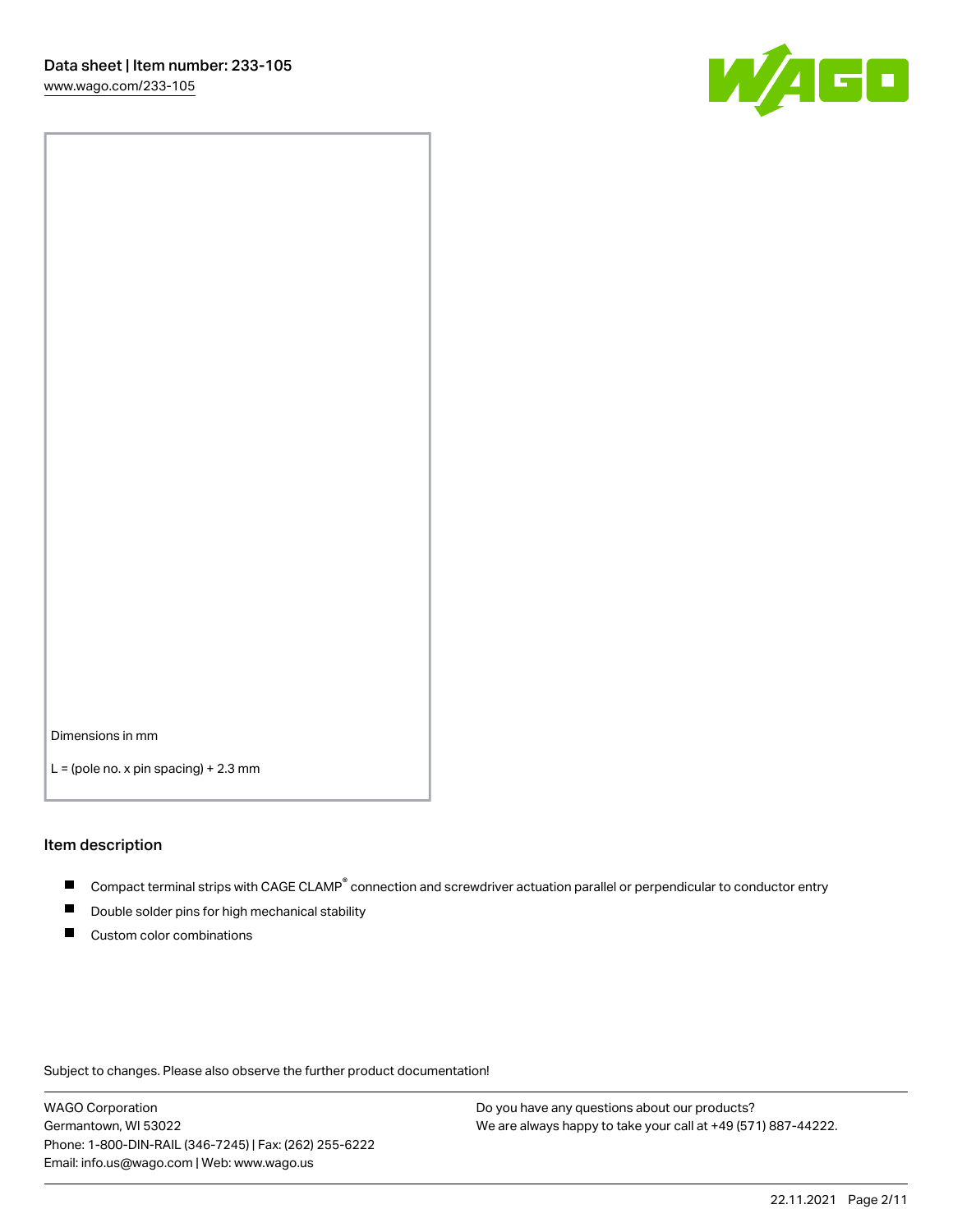

## Data Notes

| Variants: | Other pole numbers                                               |
|-----------|------------------------------------------------------------------|
|           | Other colors                                                     |
|           | Mixed-color PCB connector strips                                 |
|           | Direct marking                                                   |
|           | Other versions (or variants) can be requested from WAGO Sales or |
|           | configured at https://configurator.wago.com/                     |

## Electrical data

## IEC Approvals

| Ratings per                 | IEC/EN 60664-1                                                        |
|-----------------------------|-----------------------------------------------------------------------|
| Rated voltage (III / 3)     | 63 V                                                                  |
| Rated surge voltage (III/3) | $2.5$ kV                                                              |
| Rated voltage (III/2)       | 160 V                                                                 |
| Rated surge voltage (III/2) | $2.5$ kV                                                              |
| Nominal voltage (II/2)      | 320 V                                                                 |
| Rated surge voltage (II/2)  | $2.5$ kV                                                              |
| Rated current               | 6 A                                                                   |
| Legend (ratings)            | $(III / 2)$ $\triangle$ Overvoltage category III / Pollution degree 2 |

## UL Approvals

| Approvals per                  | UL 1059 |
|--------------------------------|---------|
| Rated voltage UL (Use Group B) | 150 V   |
| Rated current UL (Use Group B) |         |

## CSA Approvals

| Approvals per                   | CSA   |
|---------------------------------|-------|
| Rated voltage CSA (Use Group B) | 150 V |
| Rated current CSA (Use Group B) |       |

### Connection data

| Total number of connection points |  |
|-----------------------------------|--|
| Total number of potentials        |  |
| Number of connection types        |  |

Subject to changes. Please also observe the further product documentation!

| <b>WAGO Corporation</b>                                | Do you have any questions about our products?                 |
|--------------------------------------------------------|---------------------------------------------------------------|
| Germantown, WI 53022                                   | We are always happy to take your call at +49 (571) 887-44222. |
| Phone: 1-800-DIN-RAIL (346-7245)   Fax: (262) 255-6222 |                                                               |
| Email: info.us@wago.com   Web: www.wago.us             |                                                               |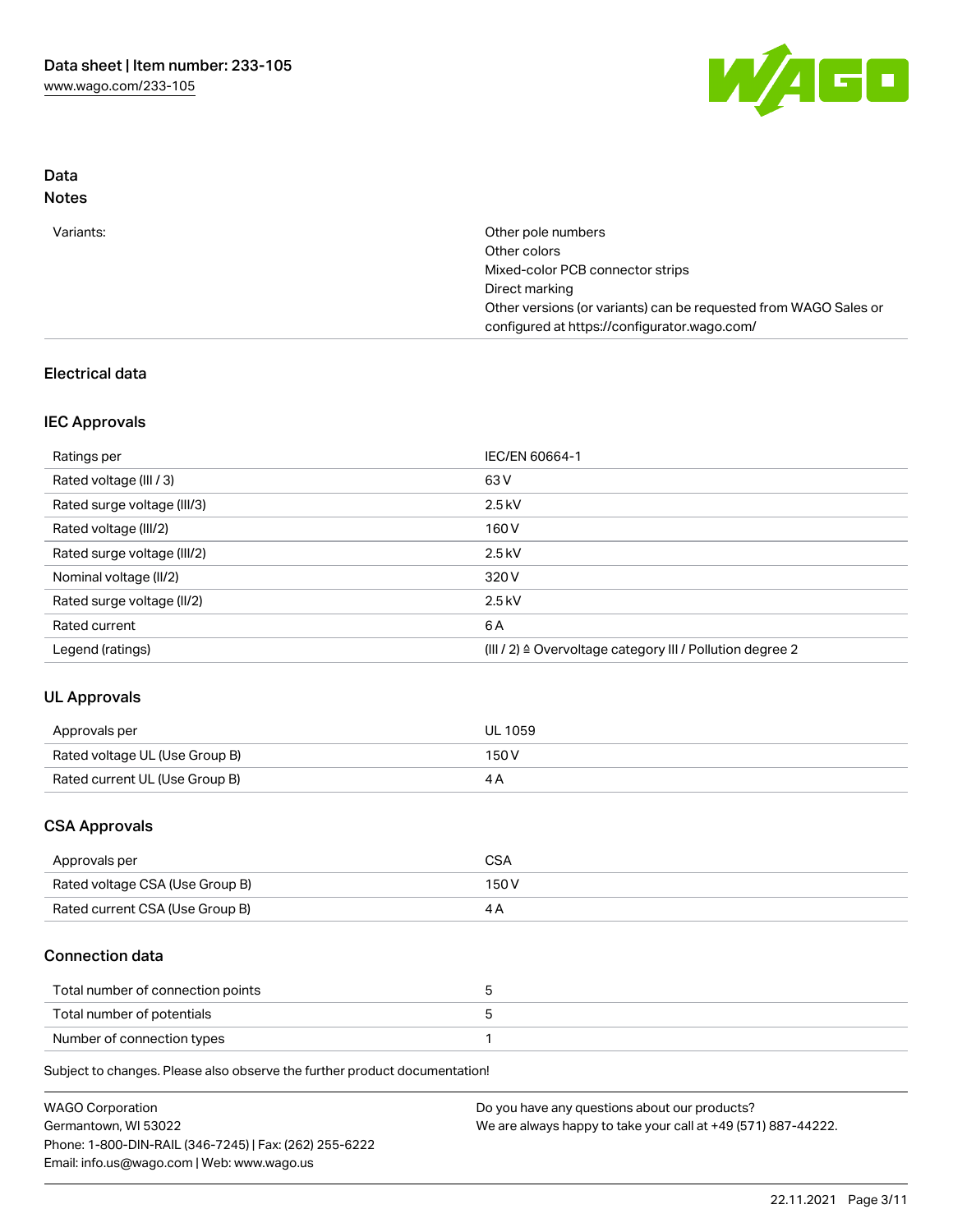[www.wago.com/233-105](http://www.wago.com/233-105)



Number of levels 1

#### Connection 1

| Connection technology                             | CAGE CLAMP                                                                                                                                                                          |
|---------------------------------------------------|-------------------------------------------------------------------------------------------------------------------------------------------------------------------------------------|
| Actuation type                                    | Operating tool                                                                                                                                                                      |
| Solid conductor                                   | $0.080.5$ mm <sup>2</sup> / 28  20 AWG                                                                                                                                              |
| Fine-stranded conductor                           | $0.080.5$ mm <sup>2</sup> / 28  20 AWG                                                                                                                                              |
| Fine-stranded conductor; with insulated ferrule   | $0.25 \text{ mm}^2$                                                                                                                                                                 |
| Fine-stranded conductor: with uninsulated ferrule | $0.25 \text{ mm}^2$                                                                                                                                                                 |
| Note (conductor cross-section)                    | Terminating 0.75 mm <sup>2</sup> /18 AWG conductors is possible; however<br>insulation diameter allows only every other clamping unit to be<br>terminated with this conductor size. |
| Strip length                                      | $56$ mm $/ 0.20.24$ inch                                                                                                                                                            |
| Conductor connection direction to PCB             | 30 <sup>°</sup>                                                                                                                                                                     |
| Number of poles                                   | 5                                                                                                                                                                                   |

## Physical data

| Pin spacing                          | 2.5 mm / 0.098 inch  |
|--------------------------------------|----------------------|
| Width                                | 14.8 mm / 0.583 inch |
| Height                               | 15.7 mm / 0.618 inch |
| Height from the surface              | 11.7 mm / 0.461 inch |
| Depth                                | 12.1 mm / 0.476 inch |
| Solder pin length                    | 4 mm                 |
| Solder pin dimensions                | $0.5 \times 0.75$ mm |
| Drilled hole diameter with tolerance | 1 1 $(+0.1)$ mm      |

## PCB contact

| PCB Contact                         | THT                                      |
|-------------------------------------|------------------------------------------|
| Solder pin arrangement              | over the entire terminal strip (in-line) |
| Number of solder pins per potential |                                          |

## Material data

| Color               | gray             |
|---------------------|------------------|
| Material group      |                  |
| Insulation material | Polyamide (PA66) |
|                     |                  |

Subject to changes. Please also observe the further product documentation!

| <b>WAGO Corporation</b>                                | Do you have any questions about our products?                 |
|--------------------------------------------------------|---------------------------------------------------------------|
| Germantown, WI 53022                                   | We are always happy to take your call at +49 (571) 887-44222. |
| Phone: 1-800-DIN-RAIL (346-7245)   Fax: (262) 255-6222 |                                                               |
| Email: info.us@wago.com   Web: www.wago.us             |                                                               |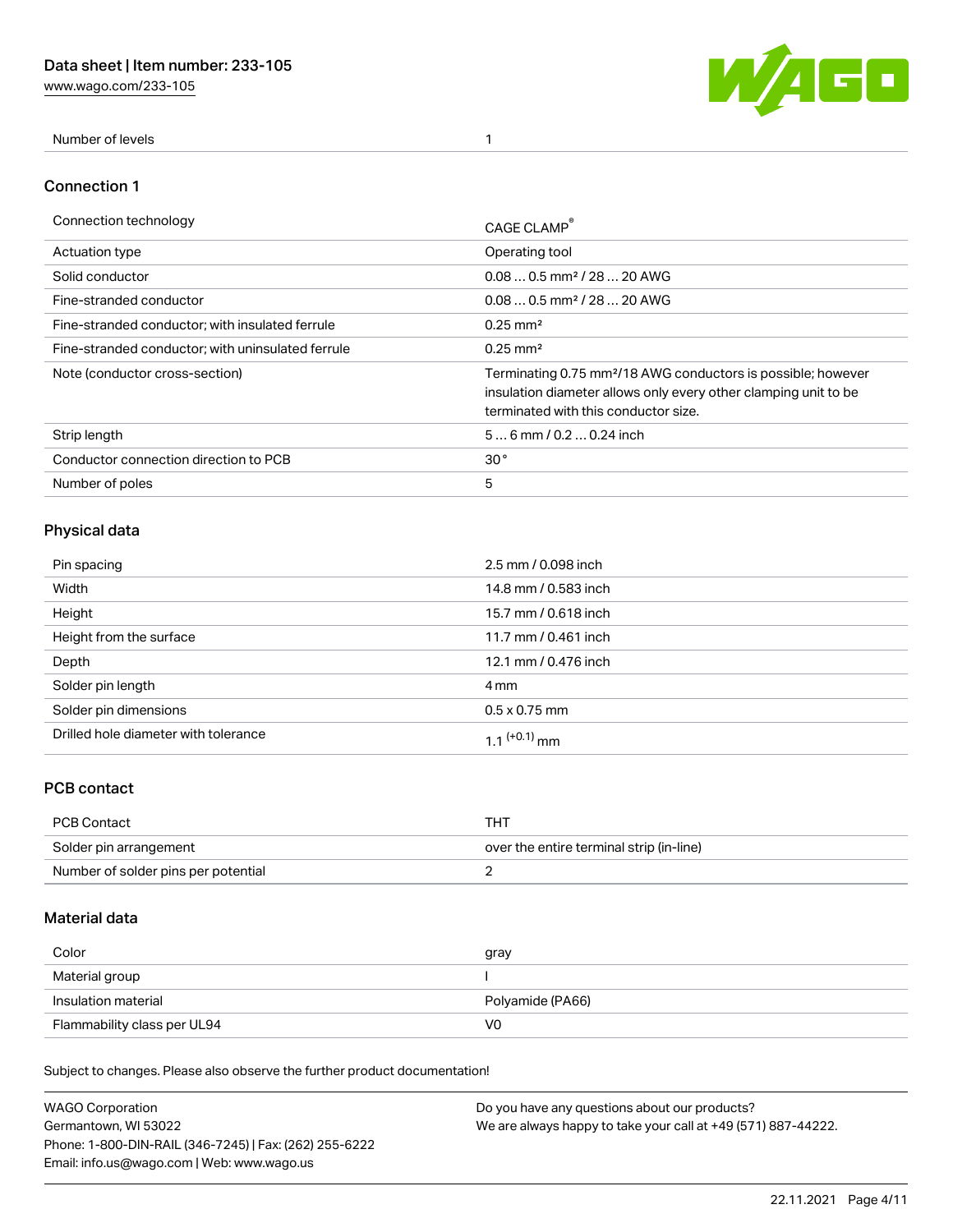## Data sheet | Item number: 233-105

[www.wago.com/233-105](http://www.wago.com/233-105)



| Clamping spring material | Chrome nickel spring steel (CrNi)       |
|--------------------------|-----------------------------------------|
| Contact material         | Electrolytic copper ( $E_{\text{Cu}}$ ) |
| Contact plating          | tin-plated                              |
| Fire load                | $0.024$ MJ                              |
| Weight                   | 1.8 <sub>g</sub>                        |

#### Environmental requirements

| Limit temperature range | $-60+105 °C$ |
|-------------------------|--------------|
|-------------------------|--------------|

#### Commercial data

| Product Group         | 4 (Printed Circuit) |
|-----------------------|---------------------|
| PU (SPU)              | 340 (85) Stück      |
| Packaging type        | box                 |
| Country of origin     | <b>CH</b>           |
| <b>GTIN</b>           | 4045454049171       |
| Customs tariff number | 8536904000          |

## Approvals / Certificates

#### Country specific Approvals

| Logo       | Approval                                                                   | <b>Additional Approval Text</b> | Certificate<br>name       |
|------------|----------------------------------------------------------------------------|---------------------------------|---------------------------|
|            | <b>CCA</b><br>DEKRA Certification B.V.                                     | EN 60998                        | NTR <sub>NL</sub><br>6946 |
| EMA<br>EUR | <b>CCA</b><br>DEKRA Certification B.V.                                     | EN 60998                        | 2153951.01                |
|            | <b>CCA</b><br>DEKRA Certification B.V.                                     | EN 60947-7-4                    | <b>NTRNL</b><br>7786      |
|            | <b>CSA</b><br>DEKRA Certification B.V.                                     | C22.2                           | 1465035                   |
|            | <b>KEMA/KEUR</b><br><b>DEKRA Certification B.V.</b>                        | EN 60947-7-4                    | 71-111040                 |
|            | Subject to changes. Please also observe the further product documentation! |                                 |                           |

WAGO Corporation Germantown, WI 53022 Phone: 1-800-DIN-RAIL (346-7245) | Fax: (262) 255-6222 Email: info.us@wago.com | Web: www.wago.us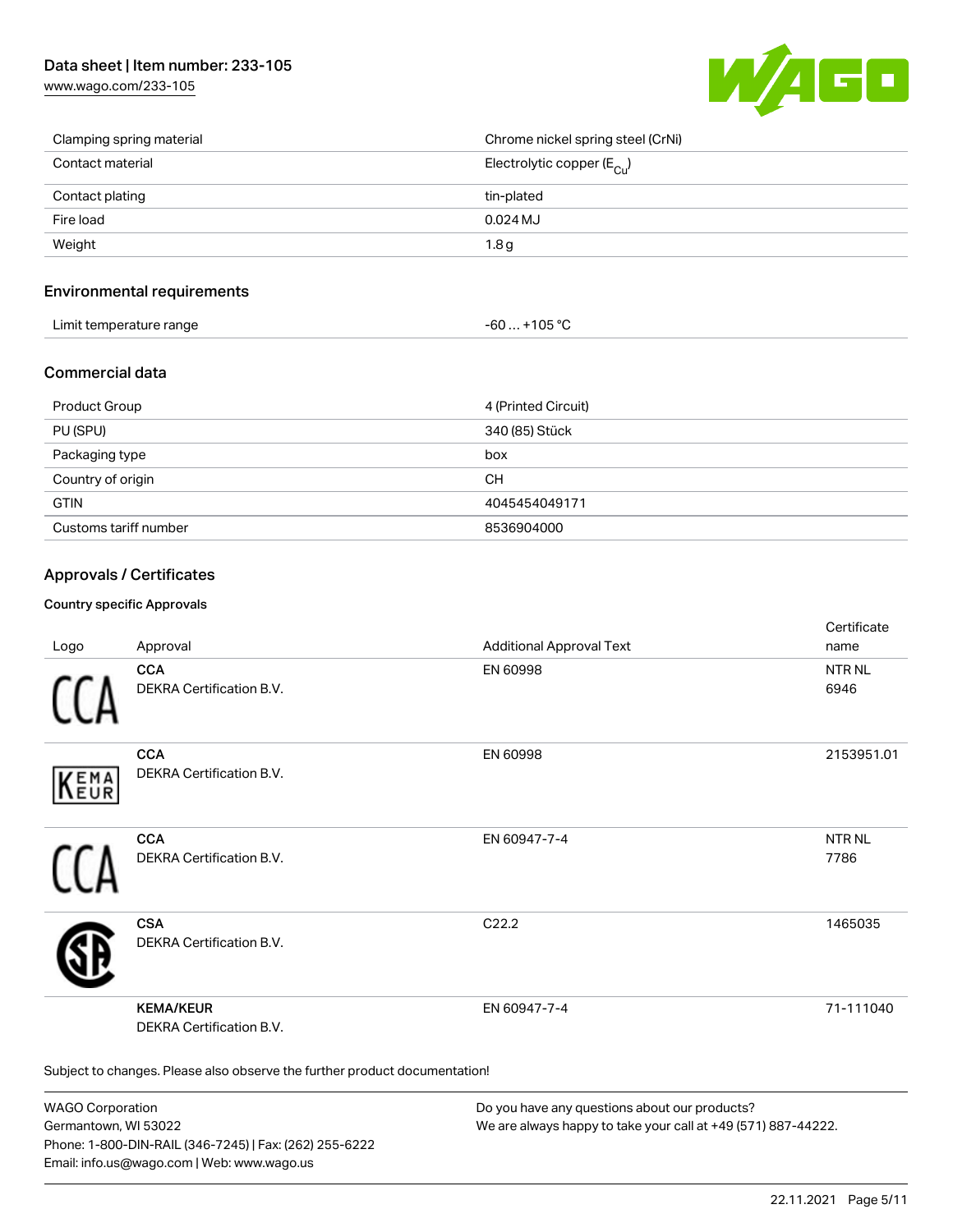



#### Ship Approvals

| Logo | Approval                                                | <b>Additional Approval Text</b> | Certificate<br>name               |
|------|---------------------------------------------------------|---------------------------------|-----------------------------------|
| ABS. | <b>ABS</b><br>American Bureau of Shipping               | $\overline{\phantom{0}}$        | $19-$<br>HG1869876-<br><b>PDA</b> |
|      | <b>DNV GL</b><br>Det Norske Veritas, Germanischer Lloyd |                                 | TAE000016Z                        |

#### UL-Approvals

|      |                               |                                 | Certificate |
|------|-------------------------------|---------------------------------|-------------|
| Logo | Approval                      | <b>Additional Approval Text</b> | name        |
|      | UL                            | <b>UL 1059</b>                  | E45172      |
| J    | UL International Germany GmbH |                                 |             |

#### Optional accessories

Marking accessories

| Marking strip |                                                                                                                                                                                                 |                                  |
|---------------|-------------------------------------------------------------------------------------------------------------------------------------------------------------------------------------------------|----------------------------------|
|               | Item no.: 210-331/250-207<br>Marking strips; as a DIN A4 sheet; MARKED; 1-48 (100x); Height of marker strip: 2.3 mm/0.091 in; Strip<br>length 182 mm; Horizontal marking; Self-adhesive; white  | www.wago.com/210-331<br>/250-207 |
|               | Item no.: 210-331/250-202<br>Marking strips; as a DIN A4 sheet; MARKED; 1-16 (400x); Height of marker strip: 2.3 mm/0.091 in; Strip<br>length 182 mm; Horizontal marking; Self-adhesive; white  | www.wago.com/210-331<br>/250-202 |
|               | Item no.: 210-331/254-204<br>Marking strips; as a DIN A4 sheet; MARKED; 17-32 (400x); Height of marker strip: 2.3 mm/0.091 in; Strip<br>length 182 mm; Horizontal marking; Self-adhesive; white | www.wago.com/210-331<br>/254-204 |
|               | Item no.: 210-331/250-204<br>Marking strips; as a DIN A4 sheet; MARKED; 17-32 (400x); Height of marker strip: 2.3 mm/0.091 in; Strip<br>length 182 mm; Horizontal marking; Self-adhesive; white | www.wago.com/210-331<br>/250-204 |
|               | Item no.: 210-331/254-206<br>Marking strips; as a DIN A4 sheet; MARKED; 33-48 (400x); Height of marker strip: 2.3 mm/0.091 in; Strip<br>length 182 mm; Horizontal marking; Self-adhesive; white | www.wago.com/210-331<br>/254-206 |

Subject to changes. Please also observe the further product documentation!

WAGO Corporation Germantown, WI 53022 Phone: 1-800-DIN-RAIL (346-7245) | Fax: (262) 255-6222 Email: info.us@wago.com | Web: www.wago.us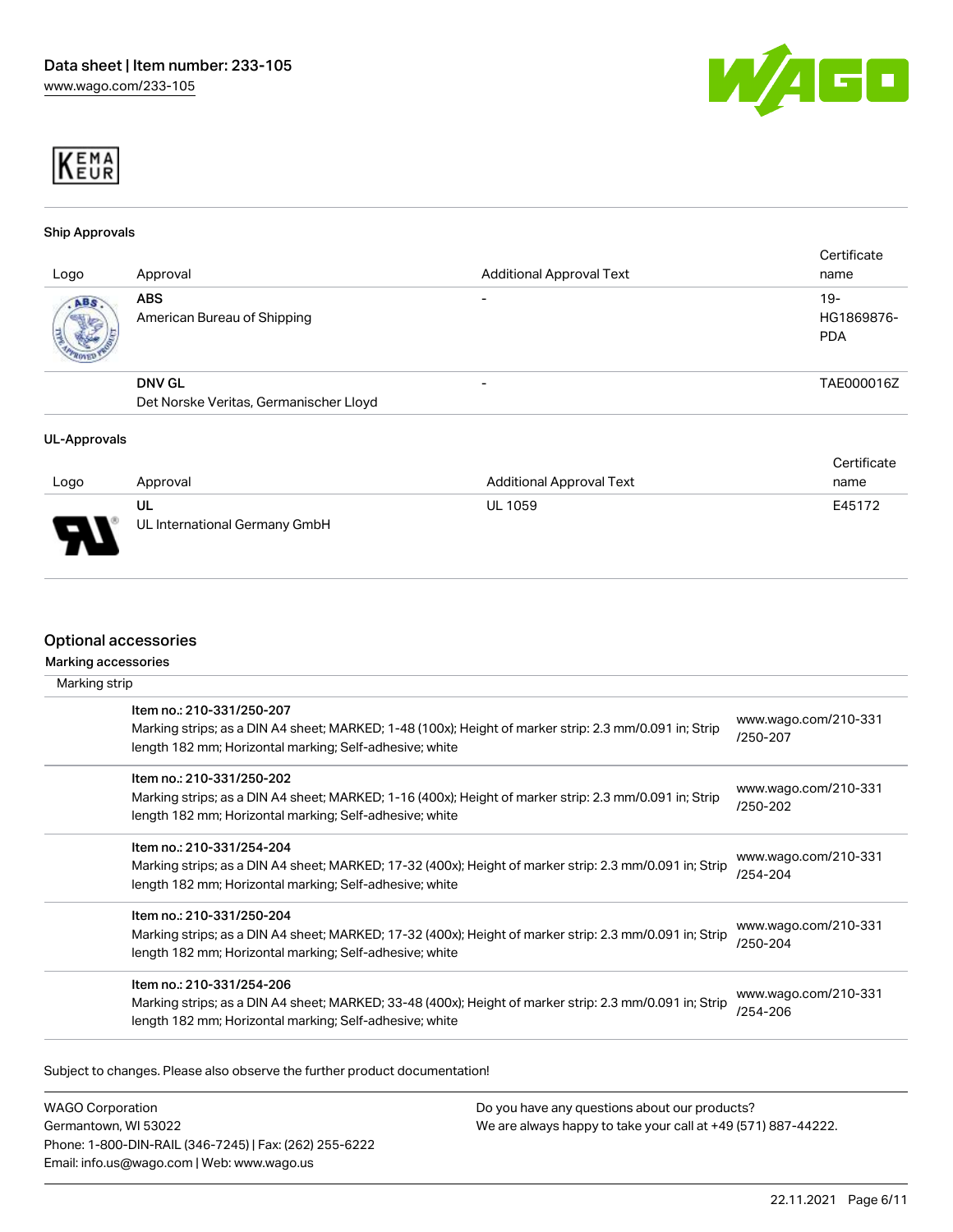

|                                          | Item no.: 210-331/250-206<br>Marking strips; as a DIN A4 sheet; MARKED; 33-48 (400x); Height of marker strip: 2.3 mm/0.091 in; Strip /250-206<br>length 182 mm; Horizontal marking; Self-adhesive; white |  | www.wago.com/210-331             |          |
|------------------------------------------|----------------------------------------------------------------------------------------------------------------------------------------------------------------------------------------------------------|--|----------------------------------|----------|
|                                          | Item no.: 210-331/254-202<br>Marking strips; as a DIN A4 sheet; MARKED; 1-16 (400x); Height of marker strip: 2.3 mm/0.091 in; Strip<br>length 182 mm; Horizontal marking; Self-adhesive; white           |  | www.wago.com/210-331<br>/254-202 |          |
|                                          | Item no.: 210-331/254-207<br>Marking strips; as a DIN A4 sheet; MARKED; 1-48 (100x); Height of marker strip: 2.3 mm/0.091 in; Strip<br>length 182 mm; Horizontal marking; Self-adhesive; white           |  | www.wago.com/210-331<br>/254-207 |          |
| <b>Ferrules</b>                          |                                                                                                                                                                                                          |  |                                  |          |
| Ferrule                                  |                                                                                                                                                                                                          |  |                                  |          |
|                                          | Item no.: 216-131<br>Ferrule; Sleeve for 0.25 mm <sup>2</sup> / AWG 24; uninsulated; electro-tin plated; silver-colored                                                                                  |  | www.wago.com/216-131             |          |
|                                          | Item no.: 216-151<br>Ferrule; Sleeve for 0.25 mm <sup>2</sup> / AWG 24; uninsulated; electro-tin plated                                                                                                  |  | www.wago.com/216-151             |          |
|                                          | Item no.: 216-301<br>Ferrule; Sleeve for 0.25 mm <sup>2</sup> / AWG 24; insulated; electro-tin plated; yellow                                                                                            |  | www.wago.com/216-301             |          |
|                                          | Item no.: 216-321<br>Ferrule; Sleeve for 0.25 mm <sup>2</sup> / AWG 24; insulated; electro-tin plated; yellow                                                                                            |  | www.wago.com/216-321             |          |
| <b>Tools</b>                             |                                                                                                                                                                                                          |  |                                  |          |
| Operating tool                           |                                                                                                                                                                                                          |  |                                  |          |
|                                          | Item no.: 210-648<br>Operating tool; Blade: 2.5 x 0.4 mm; with a partially insulated shaft; angled; short                                                                                                |  | www.wago.com/210-648             |          |
|                                          | Item no.: 210-647<br>Operating tool; Blade: 2.5 x 0.4 mm; with a partially insulated shaft; multicoloured                                                                                                |  | www.wago.com/210-647             |          |
|                                          | Item no.: 210-719<br>Operating tool; Blade: 2.5 x 0.4 mm; with a partially insulated shaft                                                                                                               |  | www.wago.com/210-719             |          |
|                                          | Item no.: 233-332<br>Operating tool; made of insulating material; white                                                                                                                                  |  | www.wago.com/233-332             |          |
|                                          | ltem no.: 233-331<br>Operating tool; insulated; yellow                                                                                                                                                   |  | www.wago.com/233-331             |          |
|                                          | Item no.: 233-335<br>Operating tool; yellow                                                                                                                                                              |  | www.wago.com/233-335             |          |
| <b>Downloads</b><br><b>Documentation</b> |                                                                                                                                                                                                          |  |                                  |          |
|                                          | <b>Additional Information</b><br>2019 Apr 3<br>Technical explanations                                                                                                                                    |  | pdf                              | Download |
|                                          | Subject to changes. Please also observe the further product documentation!                                                                                                                               |  |                                  |          |

WAGO Corporation Germantown, WI 53022 Phone: 1-800-DIN-RAIL (346-7245) | Fax: (262) 255-6222 Email: info.us@wago.com | Web: www.wago.us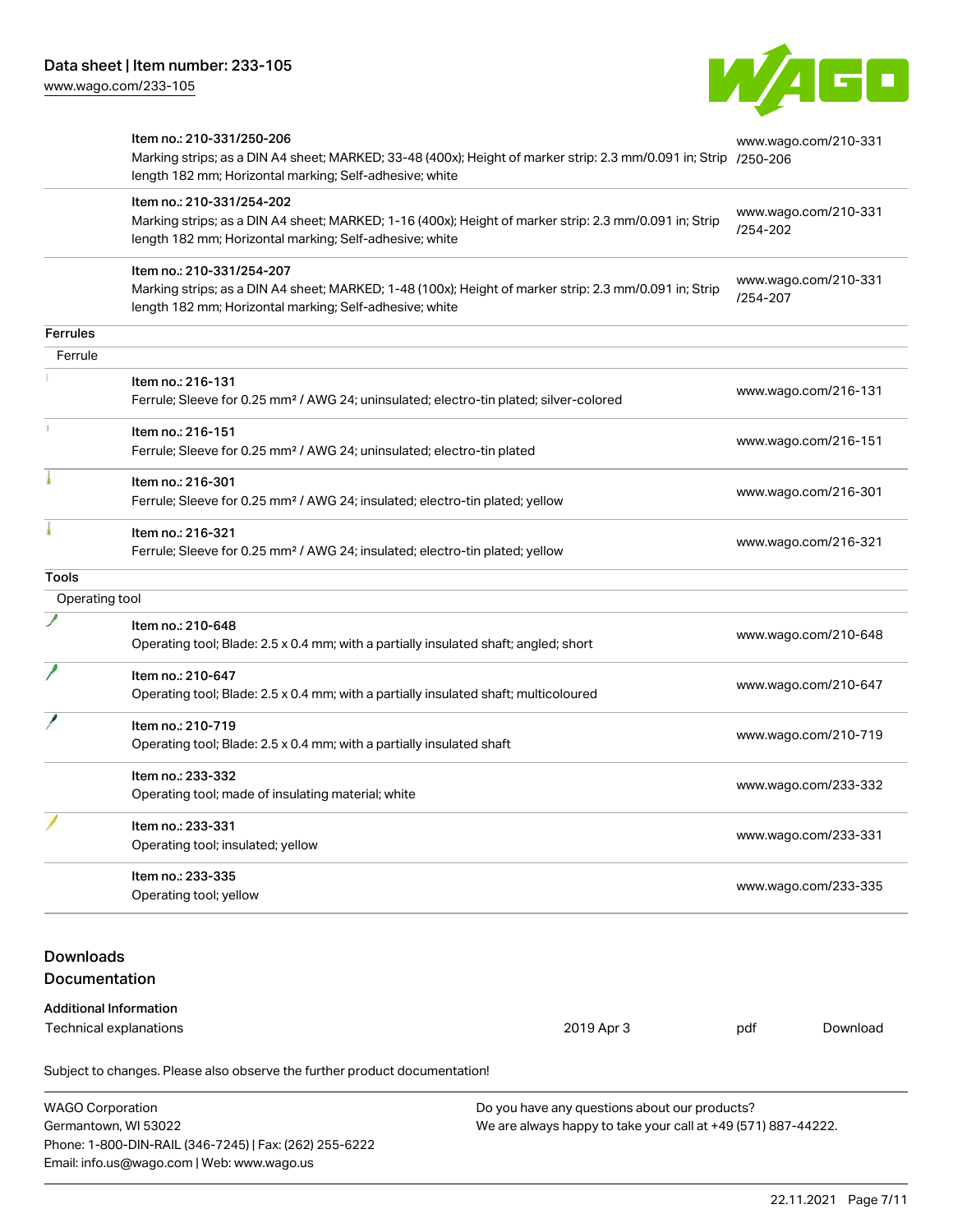

2.0 MB

| <b>CAD files</b>                      |                                                                                                                                                                        |            |          |
|---------------------------------------|------------------------------------------------------------------------------------------------------------------------------------------------------------------------|------------|----------|
| CAD data                              |                                                                                                                                                                        |            |          |
| 2D/3D Models 233-105                  |                                                                                                                                                                        | <b>URL</b> | Download |
| <b>CAE</b> data                       |                                                                                                                                                                        |            |          |
| EPLAN Data Portal 233-105             |                                                                                                                                                                        | <b>URL</b> | Download |
| ZUKEN Portal 233-105                  |                                                                                                                                                                        | <b>URL</b> | Download |
| PCB Design                            |                                                                                                                                                                        |            |          |
| Symbol and Footprint 233-105          |                                                                                                                                                                        | URL        | Download |
|                                       | CAx data for your PCB design, consisting of "schematic symbols and PCB footprints",<br>allow easy integration of the WAGO component into your development environment. |            |          |
| Supported formats:                    |                                                                                                                                                                        |            |          |
| Ш<br>Accel EDA 14 & 15                |                                                                                                                                                                        |            |          |
| Altium 6 to current version           |                                                                                                                                                                        |            |          |
| ш<br>Cadence Allegro                  |                                                                                                                                                                        |            |          |
| DesignSpark<br>ш                      |                                                                                                                                                                        |            |          |
| Eagle Libraries                       |                                                                                                                                                                        |            |          |
| ш<br>KiCad                            |                                                                                                                                                                        |            |          |
| Mentor Graphics BoardStation<br>ш     |                                                                                                                                                                        |            |          |
| Mentor Graphics Design Architect      |                                                                                                                                                                        |            |          |
| ш                                     | Mentor Graphics Design Expedition 99 and 2000                                                                                                                          |            |          |
| Ш<br>OrCAD 9.X PCB and Capture        |                                                                                                                                                                        |            |          |
| PADS PowerPCB 3, 3.5, 4.X, and 5.X    |                                                                                                                                                                        |            |          |
| PADS PowerPCB and PowerLogic 3.0      |                                                                                                                                                                        |            |          |
| PCAD 2000, 2001, 2002, 2004, and 2006 |                                                                                                                                                                        |            |          |
| Pulsonix 8.5 or newer                 |                                                                                                                                                                        |            |          |
| <b>STL</b>                            |                                                                                                                                                                        |            |          |
| 3D STEP                               |                                                                                                                                                                        |            |          |
| <b>TARGET 3001!</b>                   |                                                                                                                                                                        |            |          |
| View Logic ViewDraw                   |                                                                                                                                                                        |            |          |
| Quadcept                              |                                                                                                                                                                        |            |          |

.<br>Subject to changes. Please also observe the further product documentation!

WAGO Corporation Germantown, WI 53022 Phone: 1-800-DIN-RAIL (346-7245) | Fax: (262) 255-6222 Email: info.us@wago.com | Web: www.wago.us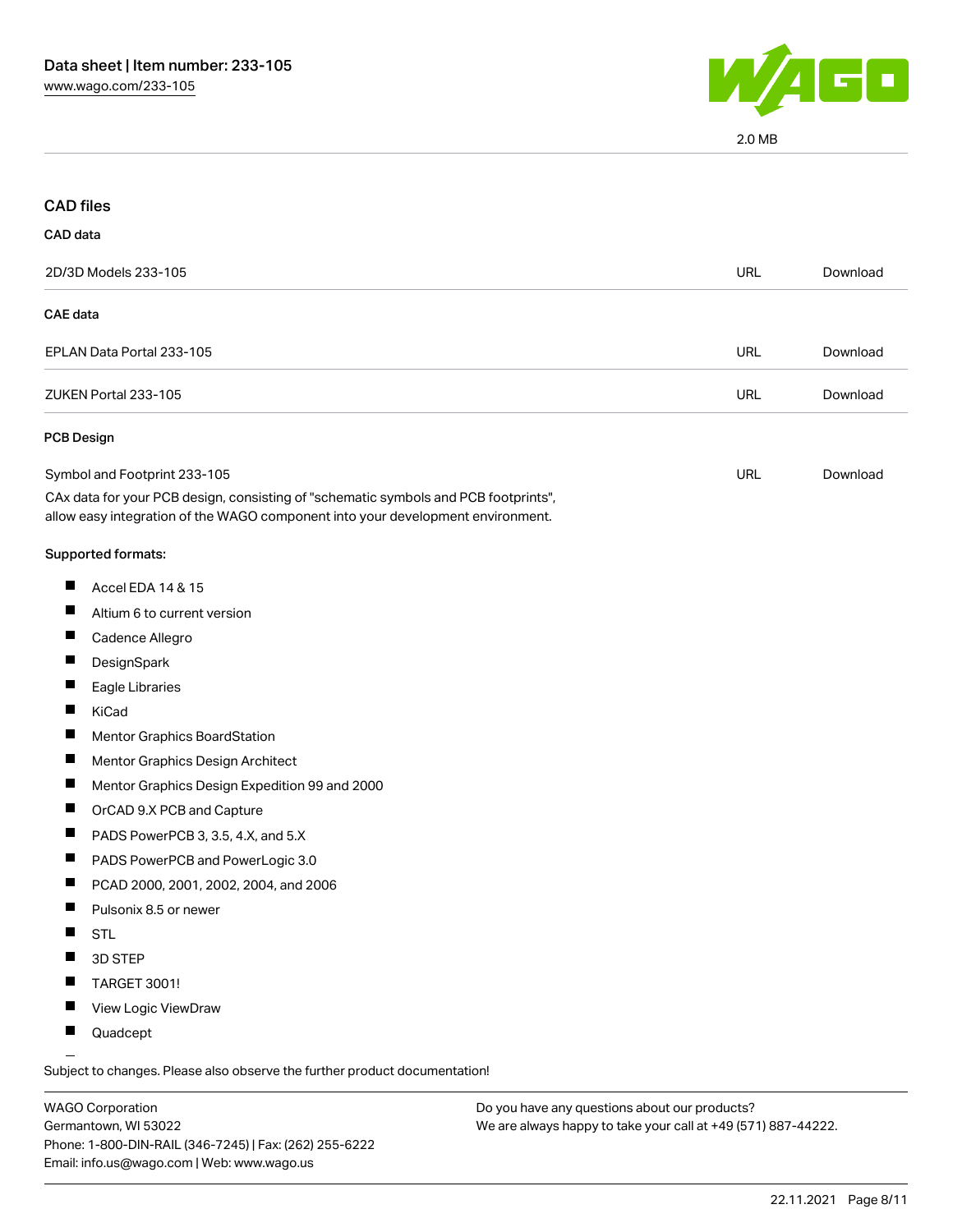- $\blacksquare$ Zuken CadStar 3 and 4
- $\blacksquare$ Zuken CR-5000 and CR-8000

PCB Component Libraries (EDA), PCB CAD Library Ultra Librarian

### Environmental Product Compliance

#### Compliance Search

Environmental Product Compliance 233-105 PCB terminal block; 0.5 mm<sup>2</sup>; Pin spacing 2.5 mm; 5-pole; CAGE CLAMP<sup>®</sup>; 0,50 mm<sup>2</sup>; gray

## Installation Notes

Conductor termination



Inserting a conductor via 3.5 mm screwdriver.

Screwdriver actuation parallel to conductor entry



Inserting a conductor via 3.5 mm<br>Inserting a conductor via operating tool. screwdriver.

Screwdriver actuation perpendicular to conductor entry



URL [Download](https://www.wago.com/global/d/ComplianceLinkMediaContainer_233-105)

Subject to changes. Please also observe the further product documentation!

WAGO Corporation Germantown, WI 53022 Phone: 1-800-DIN-RAIL (346-7245) | Fax: (262) 255-6222 Email: info.us@wago.com | Web: www.wago.us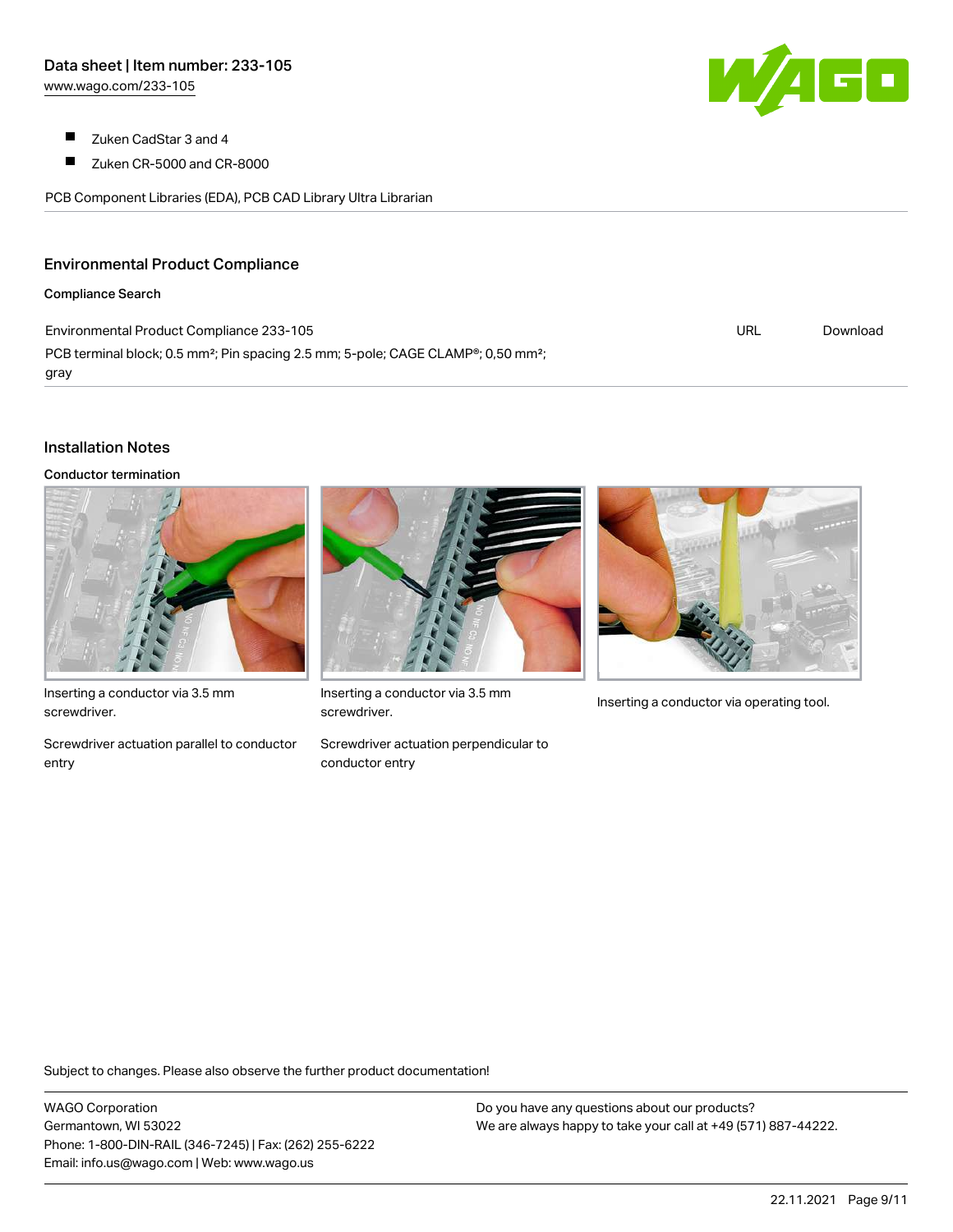## Data sheet | Item number: 233-105 [www.wago.com/233-105](http://www.wago.com/233-105)

60



Compared to standard screwdrivers, these operating tools are far more convenient for wiring PCB terminal strips at factory.

Installation



PCB Terminal Strips placed behind each other save space – staggering them by half the pin spacing simplifies subsequent wiring of the first row.

Installation

Subject to changes. Please also observe the further product documentation!

WAGO Corporation Germantown, WI 53022 Phone: 1-800-DIN-RAIL (346-7245) | Fax: (262) 255-6222 Email: info.us@wago.com | Web: www.wago.us